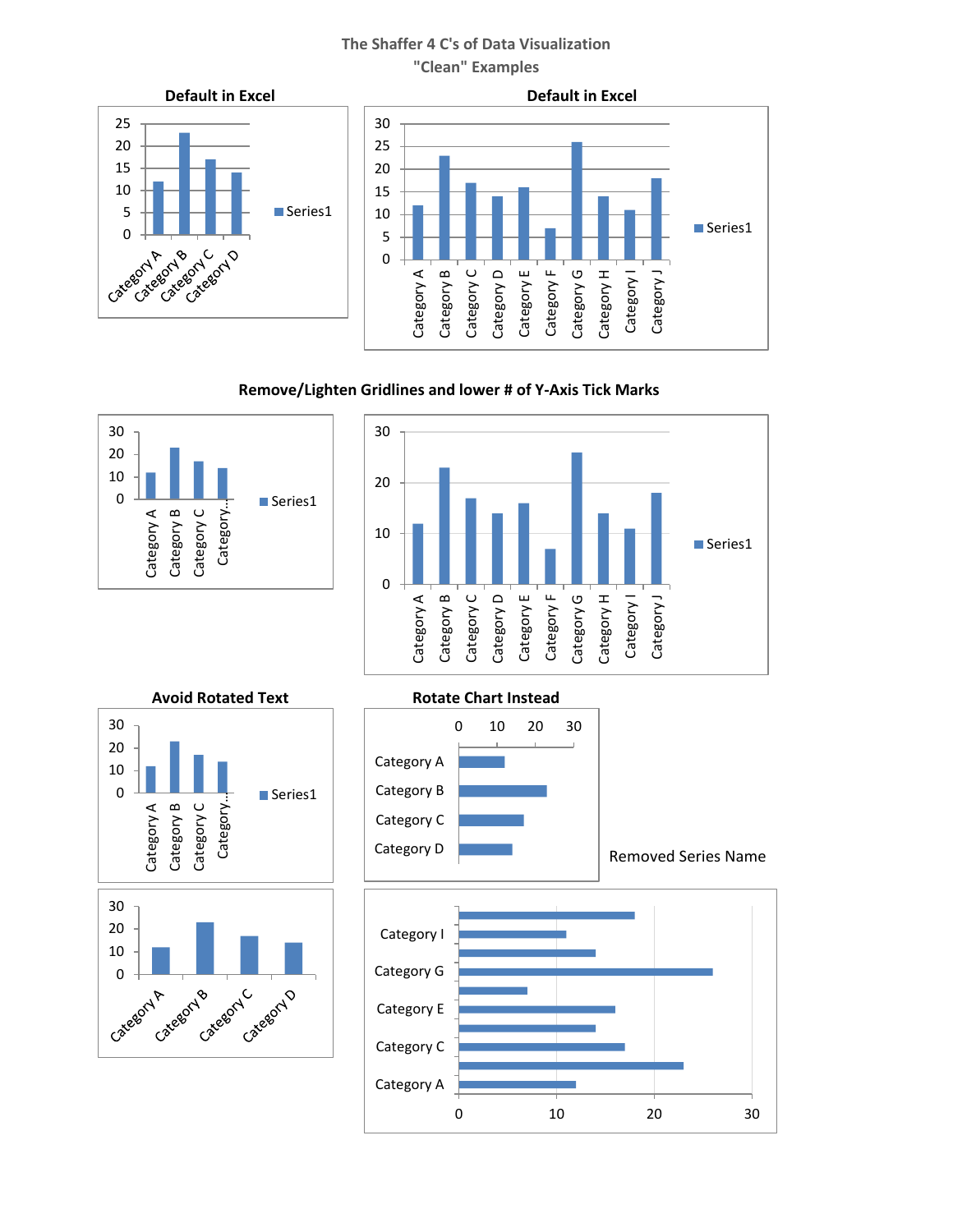

Note - Labels in units of 10 with gridlines. Added minor gridlines and minor ticks in units of 5.

Ordering Data adds context unless a specific order is required. Ex. North, South, East, West (save alphabetical order for reference tables)





# **If reasonable number of bars consider data labels instead of axis labels**

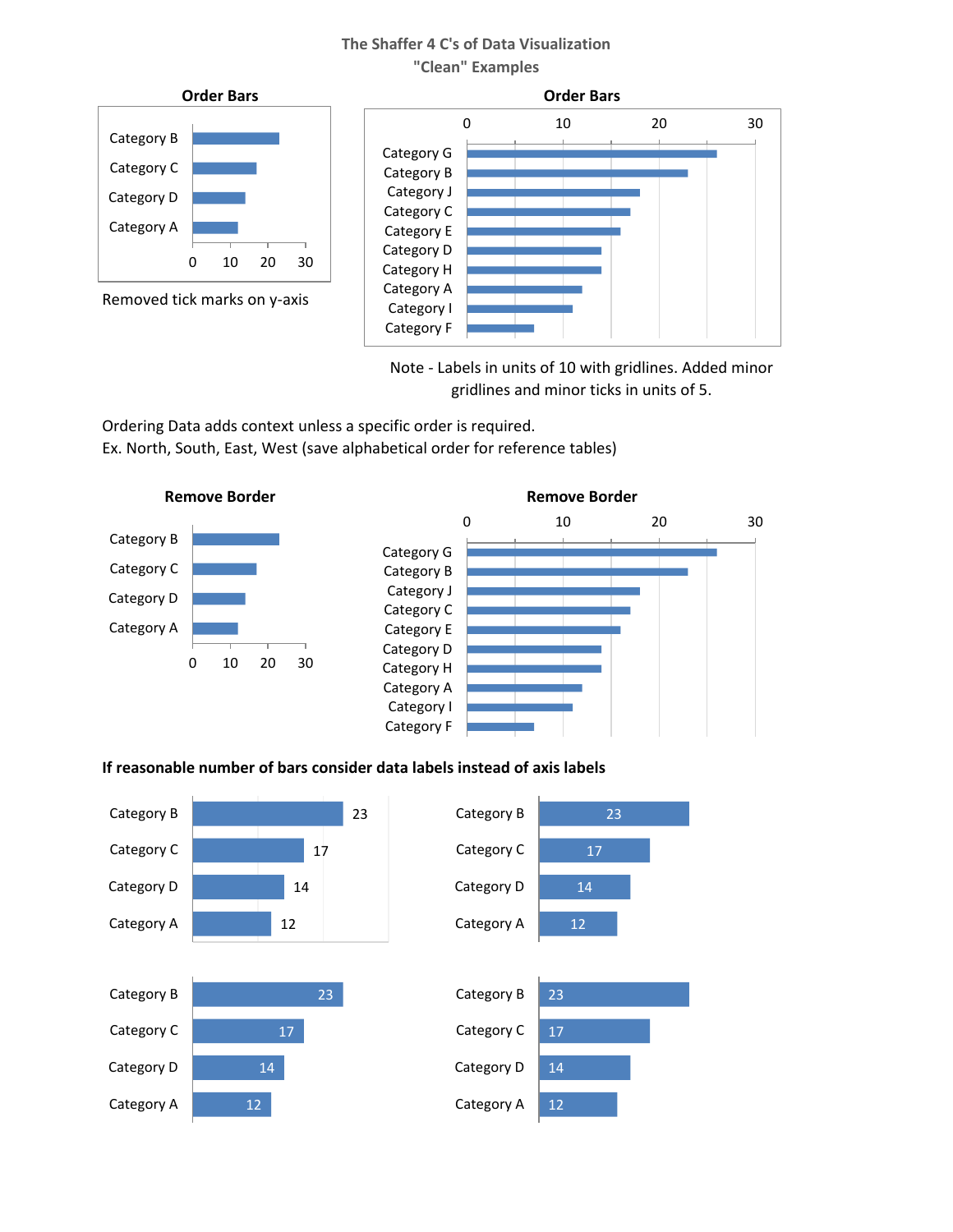**Fine Tune Colors (ex. Dark Gray vs. Black)**



## **Add Context - Ex. add Target Line, Expected Value or Average**



Tip - Add target lines and text at last step to avoid reformatting of chart. Using a dotted line or different color will help contrast the target line vs. a gridline.

## **Avoid Stark Borders on Bars Avoid 3D Bars**







#### **Avoid Narrow Bars Avoid Connected Bars (unless distribution)**



Note - distributions are typically graphed as vertical bars, connected and with a border.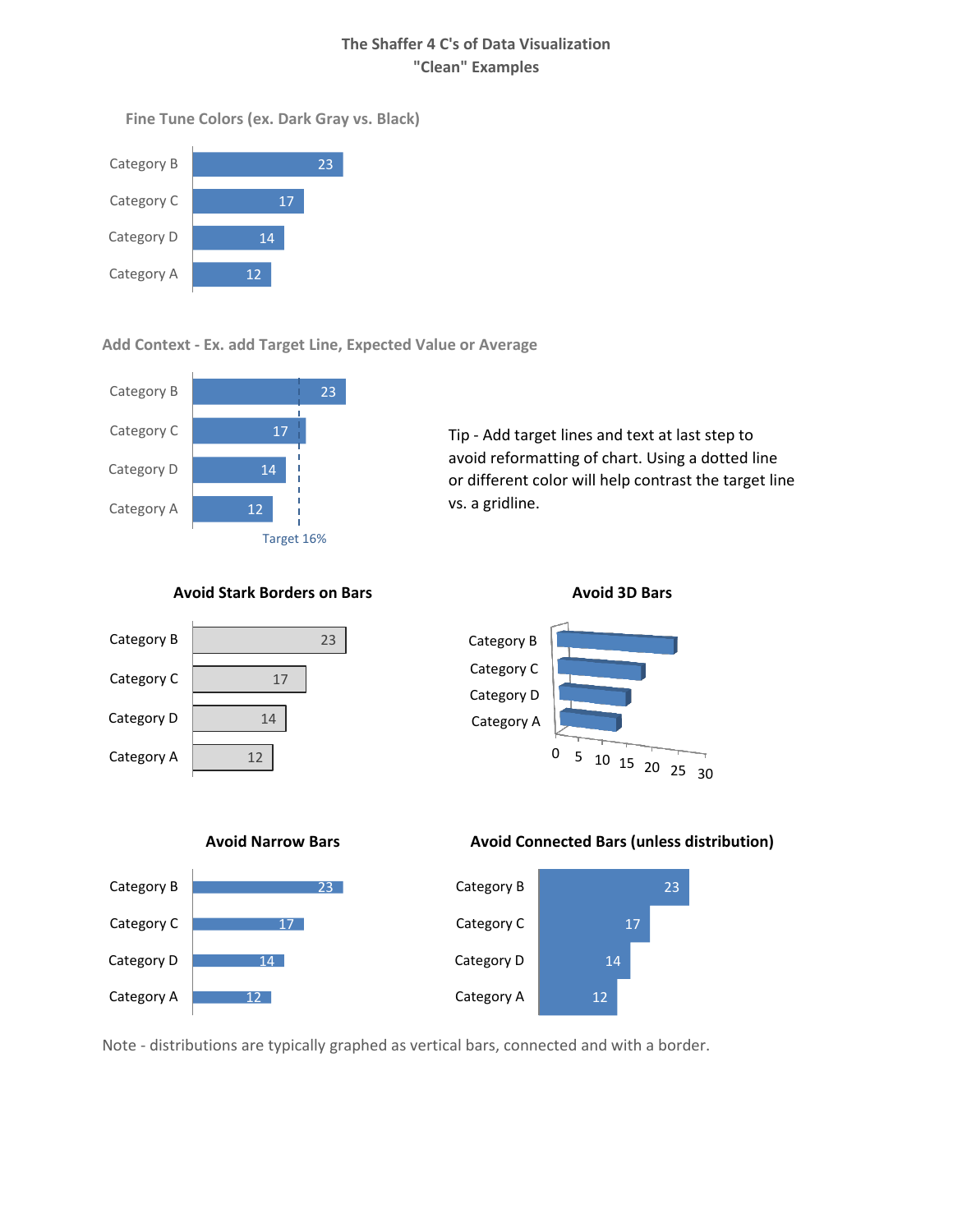**Avoid Repeated Text. Example, if "Category" were truly repeated vs. unique names.** Example with y-axis and one highlighted data point. 3 labels vs. 10 Data points.



#### **Example with 10 data points and no y-axis.**



**Add Title (tell the story)**

**Include Labels (\$, # or %), Data Source, Date, Author, etc.**



Created by Jeffrey A. Shaffer 2/17/2011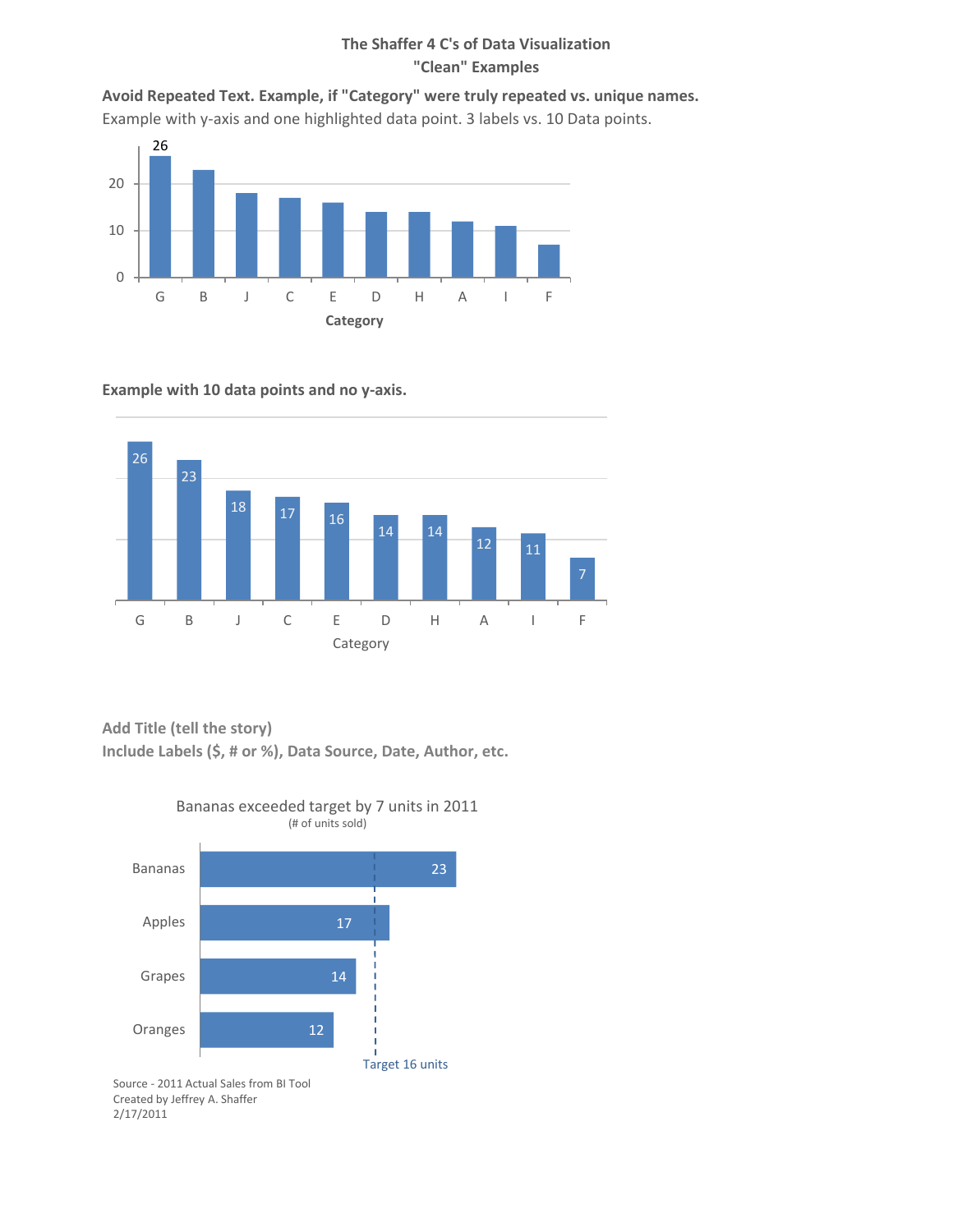**Sometimes it's necessary to show a % of a total. Example, Bananas as a % of total fruit. Avoid Pie Charts**



**Use bar charts for easier comparison and 100% stacked-bar chart for part to whole**



(# of units sold) Bananas exceeded target by 7 units in 2011

Bananas represent 35% of total unit sales

| <b>Bananas</b> | <b>Apples</b> | Grapes | Oranges <sup>1</sup> |
|----------------|---------------|--------|----------------------|
| 35%            | 26%           | 21%    | 18%                  |

Source - 2011 Actual Sales from BI Tool Created by Jeffrey A. Shaffer 2/17/2011